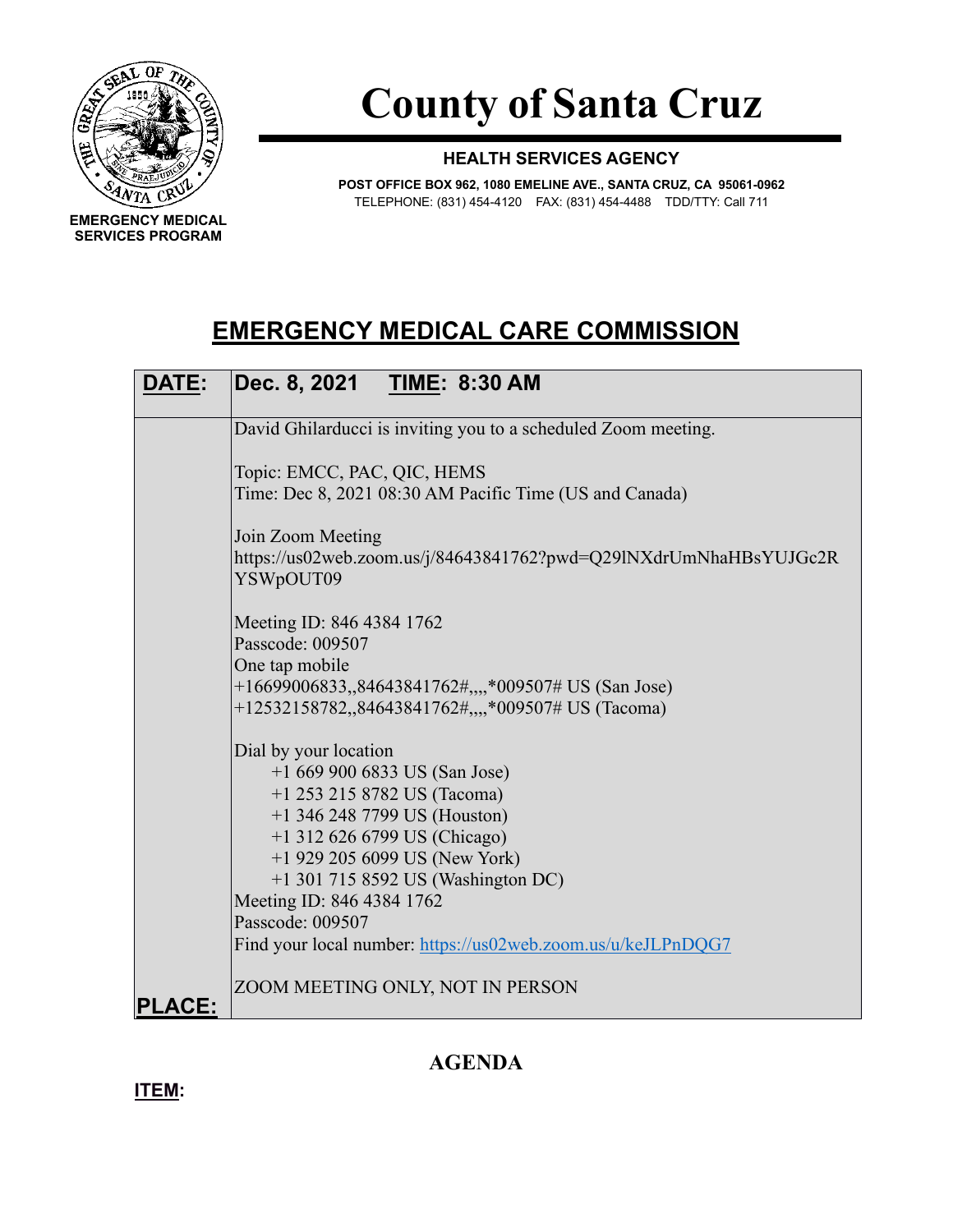- 1. Call to Order/Establish Quorum, Review/Correct Agenda, Minutes for August (No Quorum for Sept)– [8:30 am]
- 2. Written Correspondence Listing
	- *a. The Written Correspondence Listing is established to act as a report of materials received by the Commission as a whole but may also include items requested for inclusion by individual Commissioners. Upon completion of any actions deemed necessary (i.e., acknowledgment, referral, etc.), these items are included in the Written Correspondence Listing. While these items are not part of the official record of meetings of the Emergency Medical Care Commission they will be maintained by the Santa Cruz County Emergency Medical Services Agency for a period of two years.*
- 3. Oral Communications
	- a. *Oral Communications for items not on the agenda will be presented for discussion purposes only and may be brought to the Commission by*  Commissioners or members of the public.
- 4. COVID-19 Update
	- a. *The Commission will receive an update about the COVID-19 outbreak.*
	- *b. Hospital update*
	- c. Information link: [https://www.santacruzhealth.org/HSAHome/HSADivisions/PublicHealth/C](https://www.santacruzhealth.org/HSAHome/HSADivisions/PublicHealth/CommunicableDiseaseControl/CoronavirusHome.aspx) [ommunicableDiseaseControl/CoronavirusHome.aspx](https://www.santacruzhealth.org/HSAHome/HSADivisions/PublicHealth/CommunicableDiseaseControl/CoronavirusHome.aspx)
- 5. Watsonville Community Hospital
	- a. *The EMCC will receive an update on WCH's status and consider taking action if necessary.*
- 6. EMS Administrator Report
	- *a. The Administrator will report on issues of interest such as the implementation of the ambulance contract, challenges, progress, concerns, for the Commission to consider for action if necessary.*
- 7. EMCC Commissioner openings
	- *a. The EMCC will receive an update on the need to fill the empty EMCC Commissioner positions: (Watsonville, Police, Fire representatives)*
- 8. Prehospital Advisory Committee
	- a. *The Emergency Medical Services Medical Director will provide an update of actions taken by the Prehospital Advisory Committee.*
- 9. Behavioral Health update and impact on the ED's
	- *a. The Commission will receive an update about the Behavioral Health impact on the ED's.*
- 10. ET3
	- a. *The Commission will receive an update from AMR about the program.*
- 11. Innovator report
	- a. *The Commission will receive an update about the work of the EMS Innovator.*
- 12. Radio system infrastructure report
	- a. *The Commission will receive an update about the radio system infrastructure to consider for action if necessary.*
- 13. Items for January Agenda.
	- a. *Items for January Agenda will be proposed.*
- 14. Adjournment

Commissioner attendance requested:

| Dan Quinto      | Kent Benedict. MD | Amy Grooters, I |
|-----------------|-------------------|-----------------|
| Marcus Kwan, MD | Eric Conrad. RN   | Marc Yellin, MD |
| EMSIA           | Celia Barry       | Arnold Leff, MD |

Grooters, RN d Leff, MD